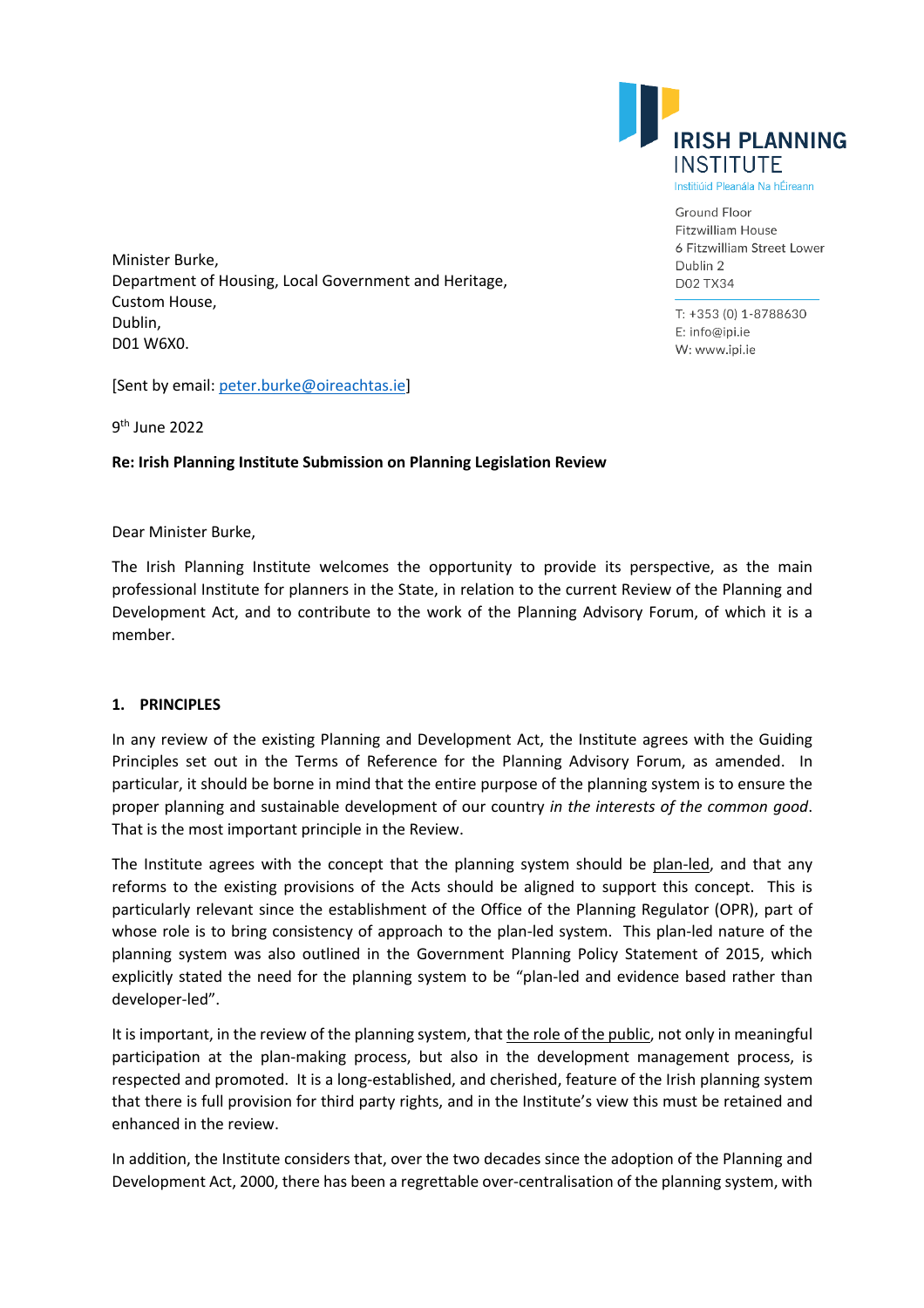weakened powers and functions at a local level, and little power at the regional level. This has served to undermine public confidence in the operation of, and the impartiality of, the current planning system, particularly in relation to development management. The Institute therefore feels that the principle of subsidiarity should be at the core of the Review. In this context, the roles and functions of Regional Assemblies needs to be taken into account.

The Institute agrees with the view, as set out in the Terms of Reference, that there should be avoidance of unnecessary change, and accepts that there are many aspects of the planning process that are working well, and – subject to a re-ordering and simplification of the legislation itself to make it more comprehensible - these aspects should not be altered.

## **2. SPECIFIC ISSUES**

The Institute has participated, to date, in meetings of the Planning Advisory Forum, and contributed to its deliberations. However, in the interests of clarity, it considers it appropriate to outline the key issues that it feels is necessary for the Review, only some of which were put forward for discussion at the Forum meetings.

## *Plans and Guidelines*

It is the Institute's view that the current timelines for the preparation and adoption of County Development Plans are unrealistically tight, with insufficient time provided, in particular, for consideration of the (in many cases) thousands of submissions from landowners, statutory bodies and the general public, for the preparation of the Chief Executive's report, for the consideration of that report by the elected members, and for the translation of the draft Plan into the Irish Language. The Act should be amended to give at least three years (rather than two) for that process, with lengthened timelines for the various elements. In addition, the display period for the draft Plan should commence only once the translation has been completed and published on the local authority's website (and made available for purchase by those who may so wish).

Furthermore, the Institute would question the need for all County Development Plans to be adopted at the same time in every local authority area. This makes the job of statutory bodies, and organisations with a national remit, who may wish to give input on a significant number of Plans, and also the OPR, very difficult. Consideration should therefore be given to a staggering, over time, of the review dates of Development Plans.

In terms of the duration of County Development Plans, the Institute broadly welcomes the idea of a ten to twelve year duration, with statutory reviews at perhaps four or five year intervals (where Variations could be made). The Institute does not consider it necessary that these reviews should be aligned to census intervals, as Variations could be made, if necessary, at any time. A longer duration would allow for the preparation of the record of Protected Structures at a different time to the adoption of the County Development Plan.

In relation to development plans below the County level, such as Local Area Plans (LAP) or Municipal District Plans (MDP), the Institute recommends that these should remain with their current durations.

In the case of such LAP's and MDP's, and also Urban Development Zones, where specified areas for development or redevelopment are planned, the Institute considers that much more detail than is typically provided for with zoning, including 3D visualisations and detailed layouts, public realm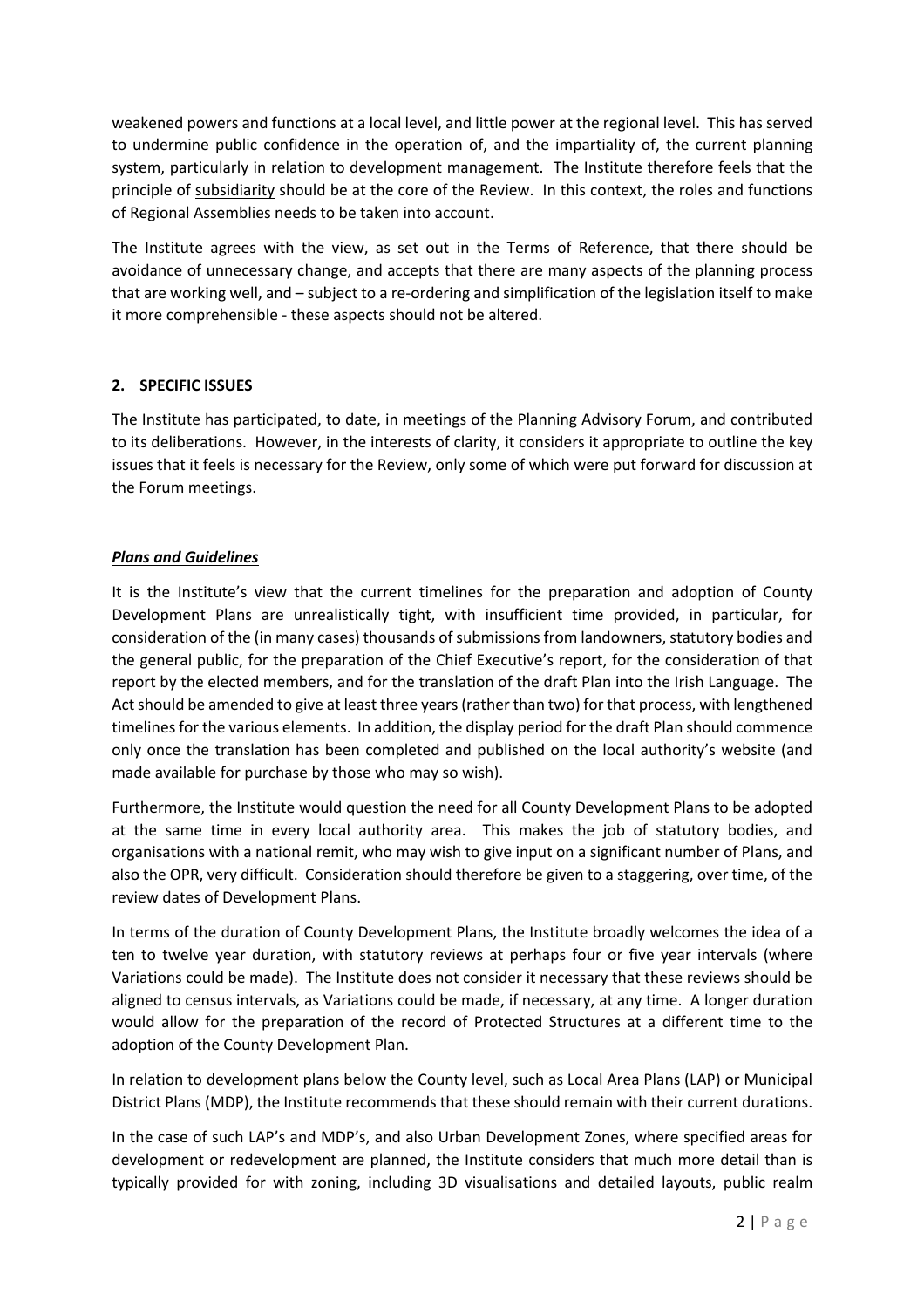proposals and specific standards for height, design etc, and with active public participation, and subject to formal approval by the planning authority, is necessary. However, it is recognised that this is very resource intensive, so can only be achieved with additional resources at local authority level.

Development Plans should take into account and align with other sectoral initiatives and fiscal incentives, such as the Urban Regeneration Development Fund, the Rural Regeneration Development Fund, the Affordable Homes Fund and the Town Centre First Policy, all of which have a spatial focus and therefore require masterplans or Local Area Plans. In this context, it is important that these masterplans be statutorily adopted.

The Institute considers that the current provisions for the content of Strategic Development Zones are working well, and should not be amended. However, it would be helpful if the following areas are clarified and updated:-

- The duration of the Schemes;
- The duration of consents under the Schemes;
- The structure of the Schemes; and
- A more streamlined provision for material amendments.

In relation to Guidelines, the Institute is strongly of the view that Specific Planning Policy Requirements (SPPR's), under Section 28 (1C) of the Act should be repealed in relation to development management. It is the Institute's view that these SPPR's fundamentally alter the plan-led ethos, and have brought about, since their adoption, a developer-led process that is inimical to the "common good" principles that should underpin the planning system. In addition, the SPPR's offend against the principle of subsidiarity. Furthermore, the fact that planning authorities, at both local and national level (An Bord Pleanála) are obliged to apply these mandatory guidelines significantly undermines the public's confidence in the planning process, and the impartiality of these bodies. This applies in particular to situations in which planning applications have been routinely granted in material contravention of the relevant Development Plan, on the basis of compliance with SPPR's (as has been the case with a large number of SHD's in recent times). If the Development Plan is, as noted in a celebrated decision of the Supreme Court, an environmental contract between the local authority and the people, then retaining such mandatory requirements goes against the fundamental basis of a participatory planning process.

While mandatory guidelines may be necessary in order to support the role of the OPR in carrying out its functions of ensuring compliance of Development Plans with national policy, then they might be retained for that purpose alone. However, in a genuinely plan-led system, there is no justification whatsoever for the retention of SPPR's in relation to development management, and Section 28 of the Act should be modified accordingly.

## *Consents*

The Institute considers that, in general, all planning consents should be made at the lowest practicable level, which is that of the planning authority (City or County Council). The institute supports the ending of the Strategic Housing Development (SHD) form of direct application to An Bord Pleanála.

While recognising that certain types of consents, such as local authority development and certain Strategic Infrastructure and, in the future, marine development, may need to be subject of direct application to An Bord Pleanála, the Institute feels that utilising the local authority in the first instance for consents not only enhances local participation by the public, thereby increasing public confidence in, and acceptance of, the system, but also allow for the valuable local knowledge, that only local authorities possess, to be incorporated into decision making. In addition, having an appeal on the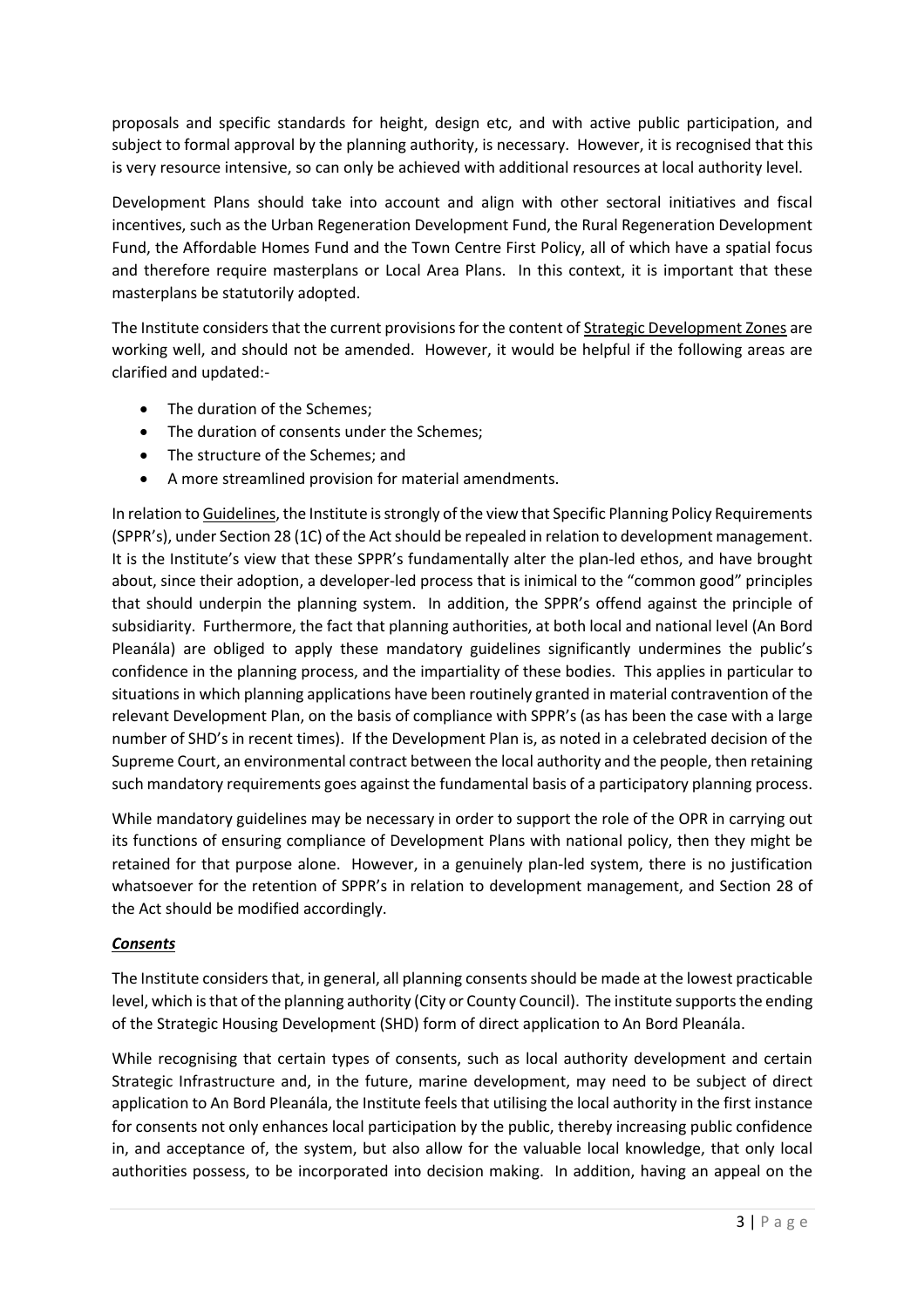merits of a decision (rather than solely on the procedural elements) will limit the necessity for persons aggrieved with a consent to have to engage in costly judicial processes (as indeed the experience with SHD over the past number of years has amply shown).

There is a lacuna in the LRD legislation whereby there is no alternative provision to deal with changes to existing permissions under Section 146B. It would appear that, in such circumstances, a normal application for planning permission under Section 34, rather than an application under LRD, is appropriate.

The Institute would support, in principle, the concept of having formal statutory timelines/deadlines for consents. However, it would query what sanction should be imposed in relation to normal planning appeals. It would not be appropriate that, in an adversarial system such as an appeal, for a "deemed grant" or a "deemed refusal" to be the sanction for the failure of An Bord Pleanála to meet the deadline. Perhaps the concept of payment to all sides in an appeal by An Bord Pleanála, including the planning authority, on a graduated scale basis until the decision is reached, might be explored.

However, the fundamental problem with setting statutory timelines is the issue of resourcing. Considerable additional resources, particularly at Inspectorate level within An Bord Pleanála, will be required if statutory timelines, rather than the current "statutory objective period" were to be introduced in relation to appeals.

It might be considered that statutory timelines should, therefore, be applied only to direct applications to An Bord Pleanála, and that the current system, with appropriate additional resourcing, should continue in relation to normal appeals. To state the obvious – "if everything is a priority, then nothing is a priority."

The question of the length of the timelines should also be carefully considered. There is emerging evidence that the 16 week statutory timeline for SHD has led to poor, perhaps rushed, decisionmaking, and that this may have been reflected in a number of successful judicial reviews against certain SHD decisions of An Bord Pleanála. Therefore, more realistic timelines, of the order of 26 weeks, for all but very simple applications, might be appropriate. This would also help to provide certainty for applicants and appellants alike.

In relation to pre-application consultations for Strategic Infrastructure Developments, provision should be made in the legislation to allow An Bord Pleanála to require the attendance of relevant external consultees and prescribed bodies (such as NPWS, the Heritage of the Department and Irish Water), in order that all necessary issues are fully explored in advance of the making of the applications in question.

## *Section 5 Referrals*

While not mentioned in the consultation papers to date, the review will need to address the issue of Section 5 Referrals, following the *Narconon - v - An Bord Pleanála* case<sup>1</sup>. This case has identified the lack of public participation in relation to referrals. In addition, our members report that there can be serious inconsistencies as between different local authority's S.5 Declarations in relation to the same issue and circumstances. It has also shown the significance of a referral declaration, which currently cannot be challenged, except by judicial review within 8 weeks, in circumstances where the public is

<sup>1</sup> *Narconon Trust v An Bord Pleanála [2021] IECA 307 – see in particular paragraphs 2 and 6 of the judgement of Collins J.*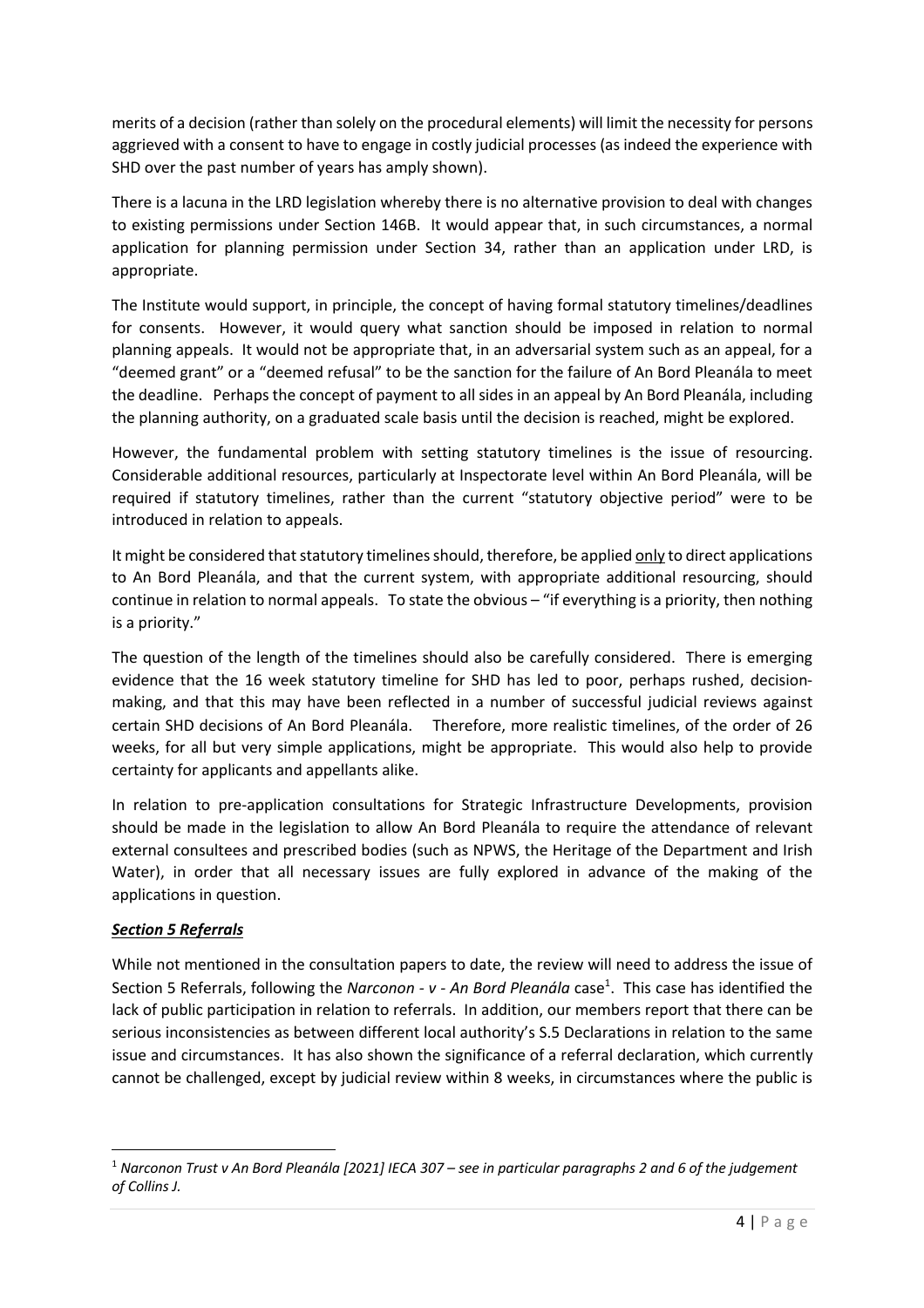not aware of the request of, for example, a landowner (and hence has no opportunity to take such a challenge). The cost of such a challenge would, in any event, be prohibitively expensive.

The Institute considers that, to ensure consistency of approach, the provisions from the 1963 Act should be reinstituted, whereby only An Bord Pleanála should make the decision in respect of Section 5 referrals. This could be done by either limiting a referral to An Bord Pleanála, as was the case prior to 2000, or by providing that planning authorities would refer any referral requests made to them to the Board for decision. To allow for public participation, An Bord Pleanála should be required to advertise, and publish on its website (and make available for inspection) the details of any such referral request, including, if warranted, the planning authority's opinion on the matter, and a period of perhaps 4 or 5 weeks be provided for any member of the public to make an observation, before the final decision is made by An Bord Pleanála.

## *Enforcement*

The Institute concurs with the review consultation paper that the existing three methods of enforcement – the stand-alone criminal offence in respect of the carrying out of unauthorised development, the Enforcement Notice and the Planning Injunction – will be retained. However, it is questionable whether the proposal in the consultation paper – that there should be a mandatory Warning Letter as a first step on foot of all complaints – is necessary. The Institute is of the view that a Warning Letter should only be served if the planning authority has first accepted that there is a *prima facie* case that warrants enforcement, ideally following an inspection.

In addition, the Institute would question whether there should be an obligation for a planning authority to issue an Enforcement Notice within a specified timespan. Generally, the person to whom the notice is addressed will welcome a delay, while it is in the interest of the planning authority to issue the notice promptly. It is not clear, from the consultation paper, whether there is research which shows that this is a major issue.

The consultation paper is silent on what is meant by "a more streamlined process" in respect of the Planning Injunction. It is the view of the Institute that the Planning Injunction is working well, and does not need to be changed. In particular, the provisions whereby anyone may seek such an Injunction, and may do so *ex parte*, is necessary to deal with urgent cases of unauthorised development, and should not be altered.

The Institute would support the suggestion in the consultation paper of a separate enforcement regime for activities that are subject to licensing, such as peat extraction and quarrying. However, our earlier principle in relation to subsidiarity would also apply here – if there is the expertise at local level, then there should be no need for regional level enforcement (and, still less, national enforcement). There may be some merit in having this type of enforcement of activities done on a regional basis, in order to avail of specialist expertise where it currently does not exist, but an alternative (which has been used in some waste management cases) is for a grouping of local authority staff, on a secondment basis, to carry out this work. This would have the advantage of skilling up the local authority staff, while avoiding potential interference or lobbying on behalf of miscreant operators at a local level.

## *Planning Bodies*

The Institute supports the establishment, and current work of, the OPR and notes the view in the consultation paper that significant changes to its provisions are not contemplated, particularly with regard to the evaluation of local authority plans.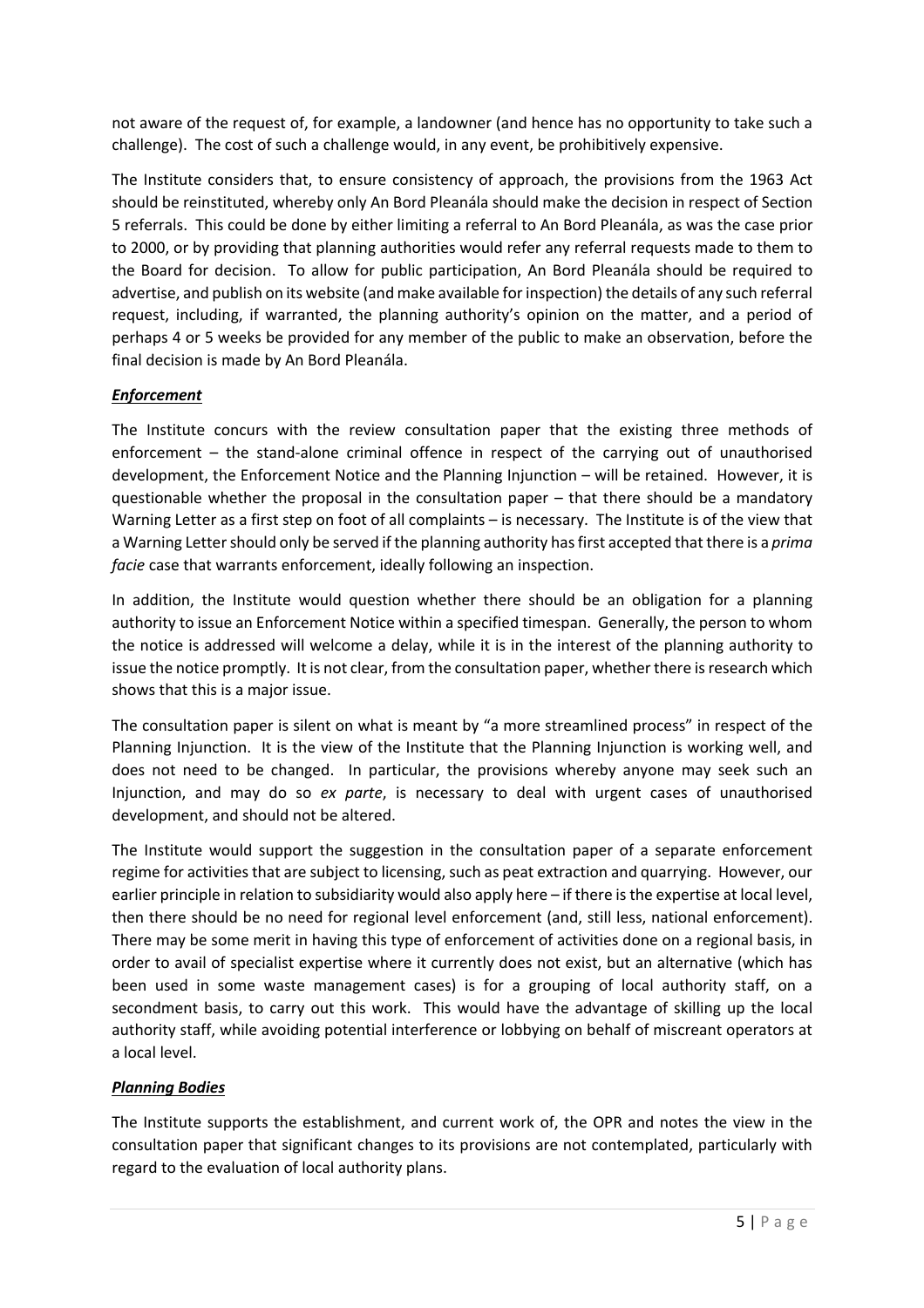However, in the light of recent issues concerning alleged objective bias on the part of one member of An Bord Pleanála, the Institute notes that there appears to be a lacuna in the powers available to the OPR under the Act, in that, while it has powers to investigate complaints against planning authorities in the performance of their functions (Section 31AU), the OPR does not appear to have similar powers in relation to a complaint against An Bord Pleanála. It is suggested that this lacuna be closed, by adding the term" An Bord Pleanála" into the relevant subsections of Section 31AU of the Act.

In relation to An Bord Pleanála, the Institute would strongly argue against any change to the method of appointment of Ordinary Board Members. The existing panel system used for such appointments was brought into being in 1983, and has worked well. It is also important to recall the reasoning given by the Oireachtas for that procedure, including what had happened before then. The involvement of civic society, as represented by these four panels, is an important step in ensuring public acceptance of the Board's impartiality. The Institute acknowledges that some nominating bodies under the four panels may no longer be active, and therefore that the list of such bodies may require updating, but that can readily be done without altering the overall concept of panels, representing civic society, as the means by which nominations for appointment are made by the Minister.

To change this to a system of open competition operated by the Public Appointments Service, as suggested in the consultation paper, would lose that benefit, and indeed may give the public cause to consider that the Board Members are appointed to enforce national policy or the viewpoint of the supporting Department, rather than to represent the common sense of the public. As envisaged in 1983, the Board operates akin to a jury of the public, albeit one that is full time in nature, and therefore is very different to other state bodies, If, as was suggested at a recent Forum meeting, there is a need for a diverse range of expertise within An Bord Pleanála, then that can be achieved at Inspectorate level, and does not need to be provided at Board level. The analogy with a jury is also important in this context, in that barristers, solicitors and similar legal persons are debarred by law from serving on a jury.

The independent nature of An Bord Pleanála can, however, be strengthened by greater scrutiny of, and adherence to, the need for disclosures of interest and adherence to codes of conduct (sections 147 – 150 of the Act). The review may wish to await the recommendations of the current investigations by the Minister in that regard.

# **3. OTHER ISSUES**

The Institute would wish to raise a couple of additional issues, that have not, to date, been covered in the consultation papers supplied to the Forum.

## *e- Planning*

The Institute considers that there is a need, in the context of e-planning, to recognise that the production and standardisation of generic, and in most cases minimalist, planning application forms, will hinder, rather than strengthen, the need for an inclusive and efficient planning system. Many planning authorities have specific policy issues that need to be addressed in applications, including(for example) information in relation to housing need, that are not catered for in the standardised application form. Not having this information provided at application stage will likely lead to requests for further information, thereby delaying the processing of the applications, to the dis-benefit of applicants and the planning authority.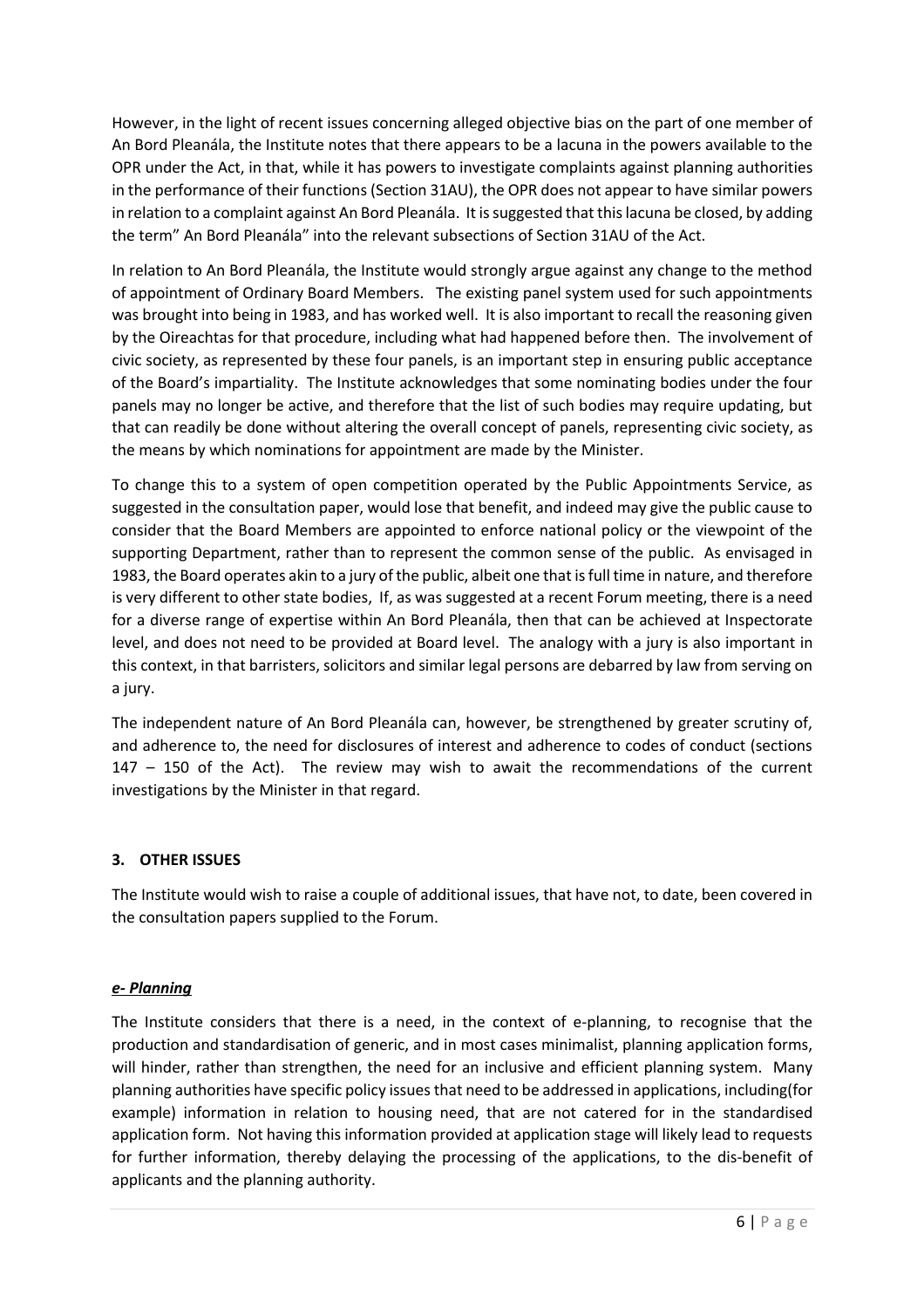# *GDPR*

The Institute considers that the issue of GDPR needs to be addressed in the review, particularly in relation to what can be made public and what cannot. Indeed, our members have indicated that GDPR has been used on occasions by applicants as an excuse not to make information, on which a planning decision is based, available, or to refuse to provide such information, on the basis that it might be publicly available in the event of an appeal. Some legislative provision, annulling GDPR in such cases, would seem to be warranted.

Similarly, it is important that exemptions from the operation of the Defamation Act, perhaps in the form of qualified privilege, be provided for planning authorities and An Bord Pleanála, in relation to potentially defamatory content that they, or it, may be required to publish in relation to planning applications and appeals on websites, or be made open to inspection at their offices. This would include content of observations or submissions made as part of the planning application process.

## *Judicial Review*

The Institute is concerned that the current consultation at the Planning Advisory Forum is not dealing with the issue of judicial review, and requests an opportunity, once the Attorney General's consideration of this issue is complete, to make comments and provide input, before any legislative change is made.

## *Specialist Skills*

There is an emerging need within planning authorities for specialised skillsets, beyond the existing planning, architectural and engineering disciplines that are available in those authorities, to deal with areas such as urban design, transport planning, ecology, environmental science and marine spatial planning. Ideally, these specialised skills should be provided at individual local authority level, but at the very least they should be provided on a shared basis by groupings of local authorities at a regional level.

## *Emergency Planning*

While the current legislation allows for Ministerial intervention at the project level, in the case of emergency circumstances, there may be a need to take into account emergency and force majeure issues in forward planning, at the Development Plan level. This may require a shortening of the timelines for the adoption of Variations, or the allocation of additional land zoning, beyond what is provided for in Core Strategies, to deal with, for example, major immigration pressures.

### *Resources*

The Institute recognises the need for a review of planning legislation in order to simplify and codify the existing provisions. As noted earlier, it supports the idea that unnecessary change should be avoided. Where change is warranted, then it is essential that the Minister and Department recognises the reality that additional resources will be required, particularly of professional planners in the local authorities and An Bord Pleanála. Change, without the commensurate increased resources, will not be able to achieve a better planning system for the public that we serve.

Accordingly, the Institute is of the view that a Resource Impact Assessment should be carried out in relation to any changes that are proposed as part of the Review, and that any changes – for example